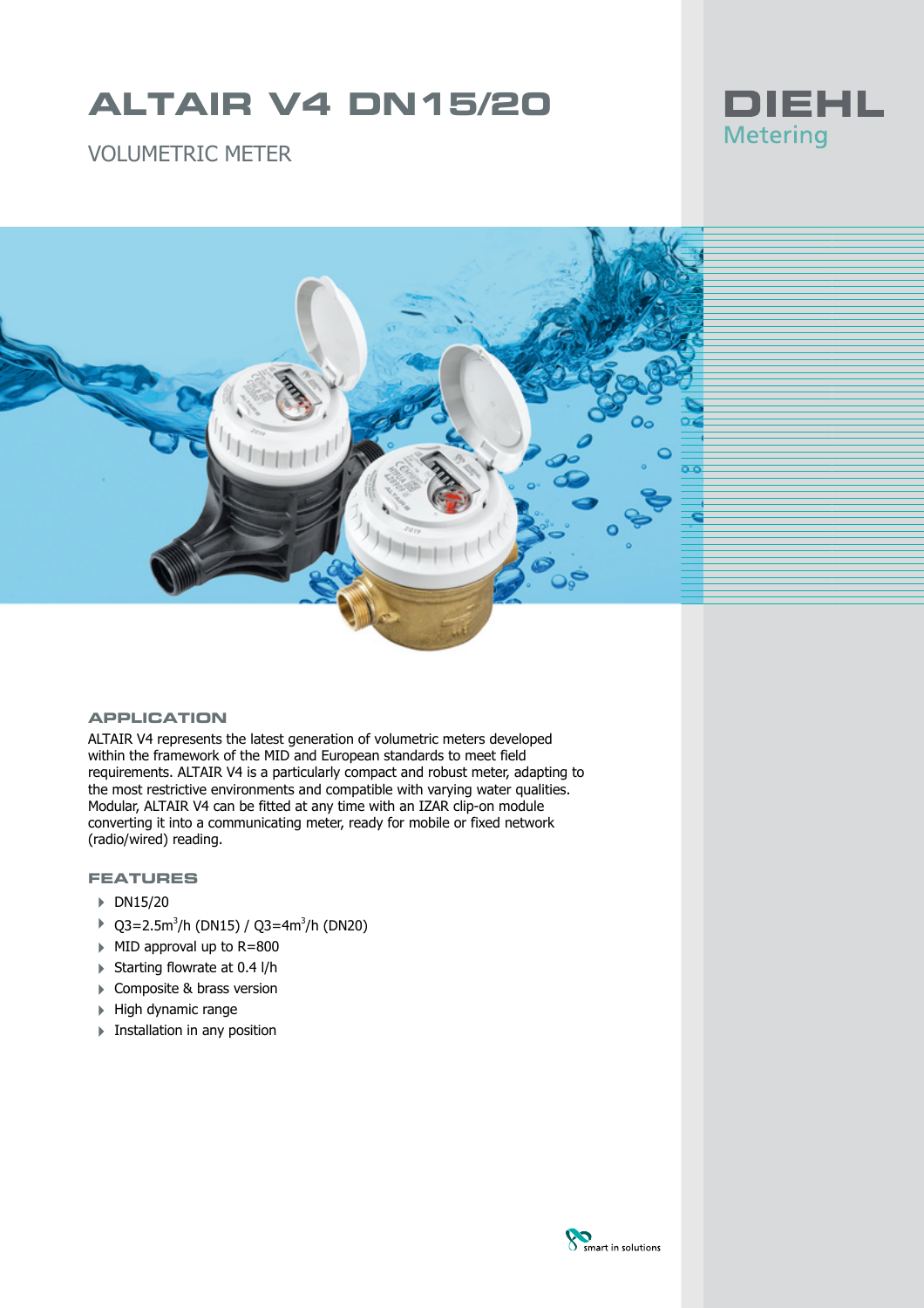## **ALTAIR V4 DN15/20**

VOLUMETRIC METER

### **METROLOGICAL DATA**

| Nominal diameter                               |                | mm            | 15    | 15    | 15    | 15    | 15    | 20             | 20             | 20                |
|------------------------------------------------|----------------|---------------|-------|-------|-------|-------|-------|----------------|----------------|-------------------|
| Length*                                        |                | <sub>mm</sub> | 110   | 115   | 134   | 165   | 170   | 110            | 165            | 190               |
| Nominal flow rate                              | $Q_3$          | $m^3/h$       | 2.5   | 2.5   | 2.5   | 2.5   | 2.5   | $\overline{4}$ | $\overline{4}$ | $\overline{4}$    |
| R standard $*$                                 | $Q_3/Q_1$      |               | 160   | 160   | 160   | 160   | 160   | 160            | 160            | 160               |
| Starting flow rate                             |                | 1/h           | 0.4   | 0.4   | 0.4   | 0.4   | 0.4   | 0.7            | 0.7            | 0.7               |
| Minimum flow rate*                             | $Q_1$          | 1/h           | 15.62 | 15.62 | 15.62 | 15.62 | 15.62 | 25             | 25             | 25                |
| Transition flow rate*                          | Q <sub>2</sub> | I/h           | 25    | 25    | 25    | 25    | 25    | 40             | 40             | 40                |
| Maximum flow rate                              | $Q_4$          | $m^3/h$       | 3.125 | 3.125 | 3.125 | 3.125 | 3.125 | 5              | 5              | 5                 |
| Head loss at $Q_3$                             |                | bar           | 0.59  | 0.59  | 0.59  | 0.59  | 0.59  | 0.55           | 0.55           | 0.55/<br>$0.57**$ |
| Head loss at $Q_4$                             |                | bar           | 0.92  | 0.92  | 0.92  | 0.92  | 0.92  | 0.85           | 0.85           | 0.85/<br>$0.89**$ |
| Kvs (deltaP=Q <sup>2</sup> /Kvs <sup>2</sup> ) |                |               | 3.25  | 3.25  | 3.25  | 3.25  | 3.25  | 5.41           | 5.41           | 5.41/<br>$5.30**$ |

\* Other values on request.

\*\* Composite version

#### **APPROVAL**

|                     | $DN$ 15 - 20                       |
|---------------------|------------------------------------|
| MID approval        | LNE - $6250$   Type A2             |
| Standards           | ISO 4064   EN 14154   OIML R49     |
| Sanitary conformity | ACS - WRAS - KTW - BELGAQUA - KIWA |

#### **TEMPERATURES AND PRESSURE**

|                               |    |        | DN 15 - 20           |
|-------------------------------|----|--------|----------------------|
| Water temperature             |    |        | $\degree$ C 0.1  +50 |
| Ambient operating temperature |    |        | $\degree$ C +1  +55  |
| Storage temperature           |    |        | $\degree$ C $-10+55$ |
| Nominal pressure              | PN | bar 16 |                      |

#### **DIMENSIONS**

| B<br>잎<br>고<br>--<br>부 | NI<br>17<br>¢ | ím od od          | 0.00000<br>TTTIII<br>CW617N*<br>THE RESIDENT |
|------------------------|---------------|-------------------|----------------------------------------------|
| DN 15 - composite      | DN 15 - brass | DN 20 - composite | DN 20 - brass                                |

| ----------         |                |      |                     |                     | ----------          |                     |                     |       |       |                     |
|--------------------|----------------|------|---------------------|---------------------|---------------------|---------------------|---------------------|-------|-------|---------------------|
| Nominal diameter   |                | mm   | 15                  | 15                  | 15                  | 15                  | 15                  | 20    | 20    | 20                  |
| Length $*$         |                | mm   | 110                 | 115                 | 134                 | 165                 | 170                 | 110   | 165   | 190                 |
| Housing            |                |      | brass/<br>composite | brass/<br>composite | brass/<br>composite | brass/<br>composite | brass/<br>composite | brass | brass | brass/<br>composite |
| Width              | B              | mm   | 96.2                | 96.2                | 96.2                | 96.2                | 96.2                | 92.7  | 92.7  | 92.7                |
| Height             | н              | mm   | 104.4/109           | 104.4/109           | 104.4/109           | 104.4/109           | 104.4/109           | 131   | 131   | 131/134.8           |
| Height             | H1             | mm   | 26.7/28             | 26.7/28             | 26.7/28             | 26.7/28             | 26.7/28             | 16.6  | 16.6  | 16.6/20.4           |
| Height             | H <sub>2</sub> | mm   | 77.7/81             | 77.7/81             | 77.7/81             | 77.7/81             | 77.7/81             | 114.4 | 114.4 | 114.4               |
| Thread connections |                | inch | 3/4"                | 3/4" & 7/8"         | $3/4$ "             | $3/4$ "             | 3/4"                | 1"    | 1"    | 1"                  |
| Weight             |                | ka   | 0.9/0.5             | 1/0.5               | 1/0.6               | 1/0.6               | 1/0.6               | 1.2   | 1.4   | 1.4/0.7             |

\*Other values on request.

Diehl Metering S.A.S. – Head Office • 67 rue du Rhône • BP 10160 • FR-68304 Saint-Louis Cedex • Tel. + 33 (0)3 89 69 54 00 • Fax: + 33 (0)3 89 69 72 20 • info-dmfr@diehl.com • www.diehl.com/metering<br>International Sales • 6